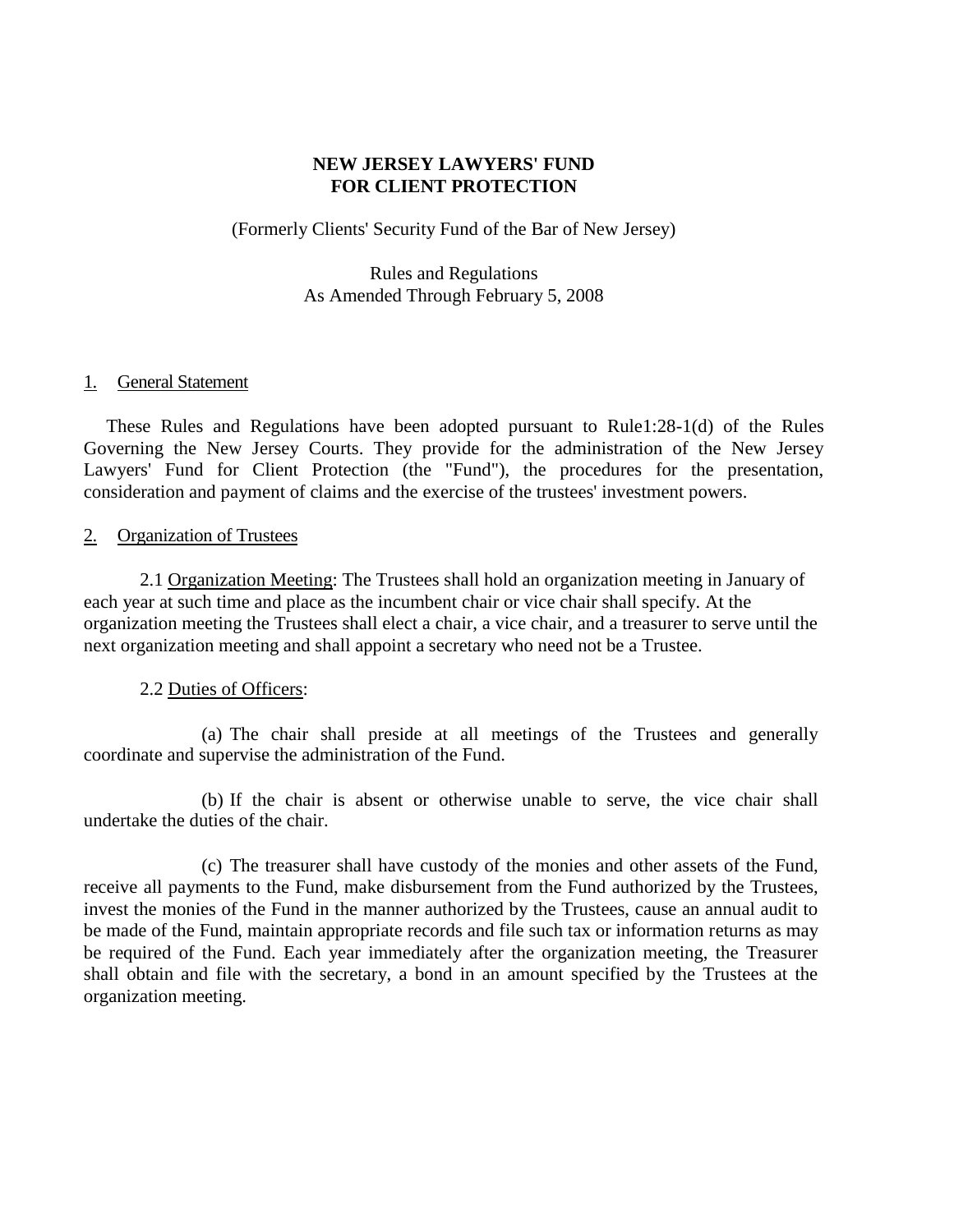(d) The secretary shall prepare minutes of each meeting of the Trustees and shall preserve the original records (other than financial records) of the Trustees, including a separate file for each claim for all claims for reimbursement filed with the Fund. The secretary shall assemble and keep current a list, file or other convenient record of the name, address and date of plenary admission of each member of the Bar of New Jersey. The secretary shall note in the record of attorneys the names of those who do not intend to engage in the practice of law in any calendar year.

2.3 Payments to the Fund: Payment to the Fund shall be made each year by all members of the Bar of the State of New Jersey except:

- (1) newly admitted attorneys during the calendar year in which they obtain full plenary admission and for the next succeeding calendar year;
- (2) attorneys who have been admitted to practice in New Jersey for 50 years or more;
- (3) attorneys on full-time active duty with the armed forces VISTA or Peace Corps, and not engaging in any way in private practice;
- (4) attorneys retired completely from the practice of law.

Attorneys claiming exemption on either of the first two grounds shall be considered in all respects active members of the New Jersey Bar. Those claiming exemption on either of the other two grounds shall be considered in all respects inactive. If an inactive member desires to become active in order to practice law in New Jersey, he or she may change status by payment of the applicable fee for the calendar year at issue. An attorney in an exempt category who prefers to maintain active status may do so by payment of the annual fee. The applicable fee must be paid for the entire year unless the ground for exemption continues for the entire year, with the following exception:

If a change to inactive status is accomplished before January 31 of a new calendar year, a claim for exemption will be granted for the entire year.

An attorney who ceases to be exempt shall promptly make payment to the Fund for the year during which his or her exemption ends.

Prior to February 1st in each year the secretary shall notify the members of the Bar of New Jersey that the annual fee is payable to the Fund by each such member unless he or she is exempt from payment under the provisions of Rule 1:28 or of this paragraph. The secretary may issue such reminders as the Trustees deem appropriate; however, no further notification shall be required to be given to those attorneys whose names have been on the Fund's ineligible list for a period of five consecutive years. Prior to June 1st in each year, the Trustees of the Fund shall report to the Supreme Court the names and addresses of attorneys who have refused to comply with the provisions of R.1:28 and of these Rules and Regulations.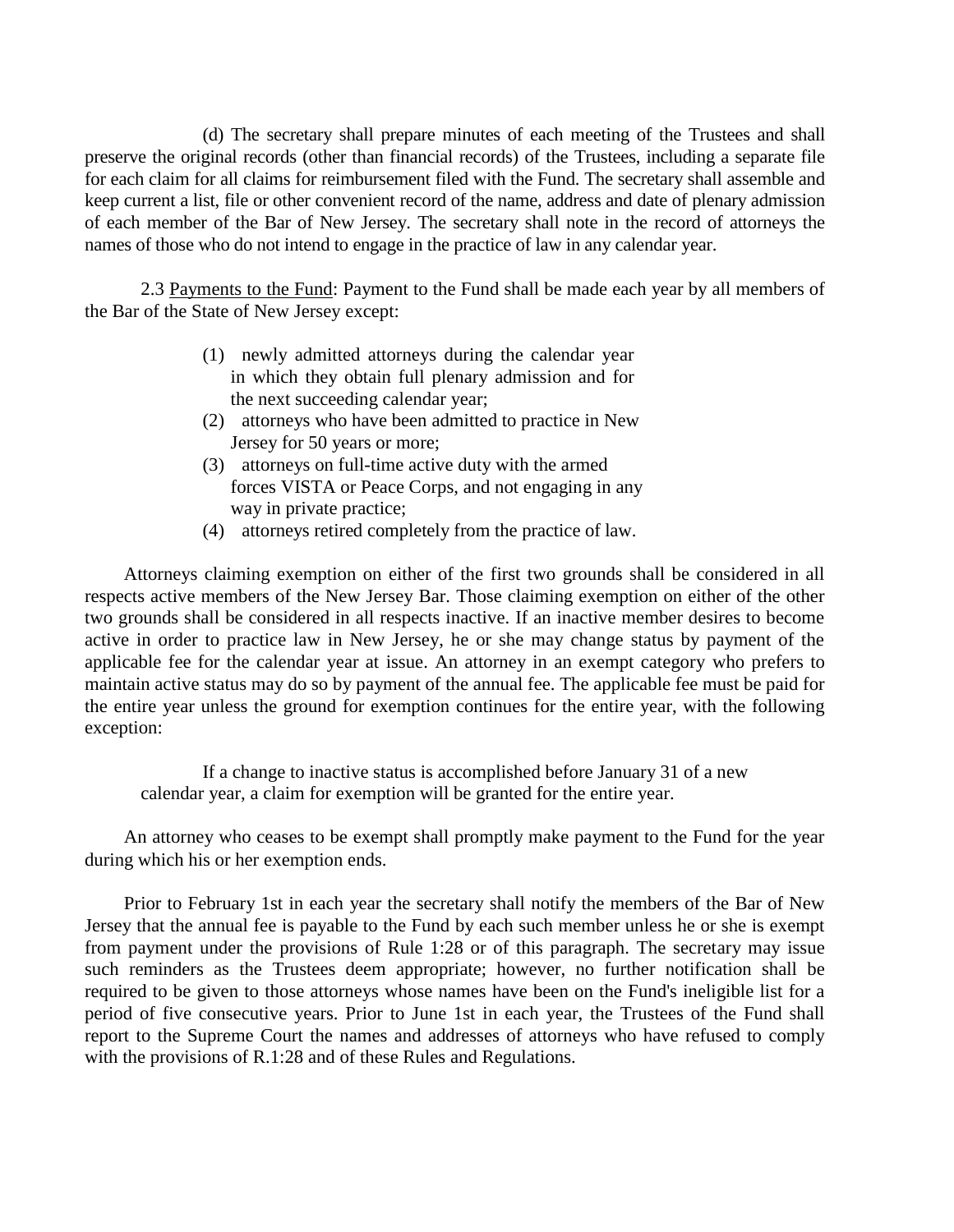2.4 Investment of the Fund: The money paid into the Fund may, upon authorization by the Trustees, be invested in any of the following ways : (i) in bonds, notes, or other securities of or guaranteed by the United States or of federal agencies; (ii) in bonds, notes, or other securities of or guaranteed by the State of New Jersey or of agencies of the State of New Jersey; (iii) in insured interest-bearing accounts or certificates of any bank, trust company, savings bank or savings and loan association; and (iv) in an amount not to exceed \$2 million or 20% of the Fund's balance, in the New Jersey State Cash Management Fund.

### 3. Claims for Reimbursement.

# 3.1 Filing Claims:

(a) Claims for reimbursement from the Fund shall be submitted to the secretary in writing under oath. Each claimant will be requested to submit an original and one copy of the claim. The original claim shall become a part of the official records of the Fund.

(b) Each claim shall set forth all pertinent facts and information required to establish eligibility under Rule 1:28-3(a).

(c) The Trustees may request a claimant to submit supplemental information, and they may hold such conferences or hearings as they deem necessary.

### 3.2 Consideration of Claims:

(a) In authorizing payment of claims, the Trustees shall not award to any one claimant more than \$15,000 for claims arising on or before January 1, 1979; \$25,000 for claims arising between January 2, 1979 and January 1, 1986; \$50,000 for claims arising between January 2, 1986 and January 1, 1989; \$200, 000 for claims arising between January 2, 1989 and January 1, 1996; \$250,000 for claims arising after January 1, 1996; and \$400,00 for claims arising after January 1, 2007; and shall not award more than \$1,500,000 in the aggregate on account of claims arising out of the conduct of any one attorney. The aggregate maximum shall apply net of any subrogation receipts recovered on account.

(b) Upon consideration of a claim, the Trustees may allow or disallow the claim or defer acting pending the receipt of further information or pending the occurrence of further events. The Trustees shall not allow a claim where there is a collateral source, such as a fidelity bond, for the reimbursement of the claim, and except in cases of extreme hardship the trustees shall not allow a claim until the claimant has pursued all other sources of recovery available to him or her.

(c) No claim allowed by the Trustees shall be paid until the claimant has executed such instruments, taken such action, or entered into such agreements as the Trustees shall require.